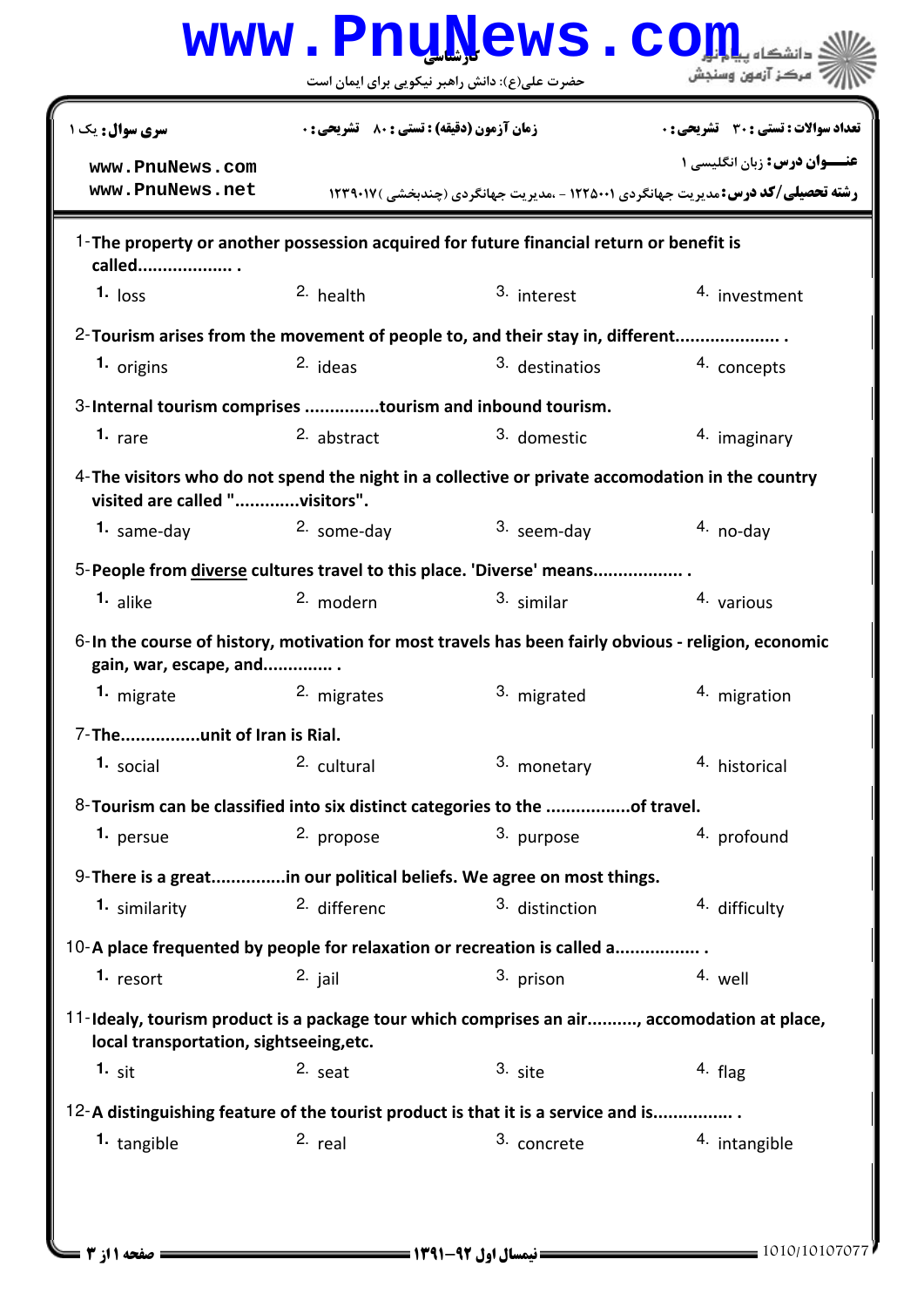|                                                                                                                                                                  |                                                    | www.PnuNews.co           |                                                                                                                                                                                                       |
|------------------------------------------------------------------------------------------------------------------------------------------------------------------|----------------------------------------------------|--------------------------|-------------------------------------------------------------------------------------------------------------------------------------------------------------------------------------------------------|
|                                                                                                                                                                  | حضرت علی(ع): دانش راهبر نیکویی برای ایمان است      |                          | أ مركز آزمون وسنجش                                                                                                                                                                                    |
| <b>سری سوال:</b> یک ۱                                                                                                                                            | <b>زمان آزمون (دقیقه) : تستی : 80 ٪ تشریحی : 0</b> |                          | <b>تعداد سوالات : تستی : 30 ٪ تشریحی : 0</b>                                                                                                                                                          |
| www.PnuNews.com<br>www.PnuNews.net                                                                                                                               |                                                    |                          | <b>عنـــوان درس:</b> زبان انگلیسی ۱<br><b>رشته تحصیلی/کد درس: مدیریت جهانگردی ۱۲۲۵۰۰۱ - ،مدیریت جهانگردی (چندبخشی ) ۱۲۳۹۰۱۷</b>                                                                       |
| 13-Accessibility means existence of regular scheduled air services from the countries of origin to<br>thecountry - the destination.                              |                                                    |                          |                                                                                                                                                                                                       |
| 1. hose                                                                                                                                                          | $2.$ host                                          | 3. horse                 | 4. horror                                                                                                                                                                                             |
| 14- Tourism product comprises many differnt parts. 'Comprises' means                                                                                             |                                                    |                          |                                                                                                                                                                                                       |
| 1. includes                                                                                                                                                      | 2. excludes                                        | 3. separates             | 4. decreases                                                                                                                                                                                          |
| 15-The person who acts as a means of communication between two or more people is<br>called                                                                       |                                                    |                          |                                                                                                                                                                                                       |
| <b>1.</b> instruction                                                                                                                                            | <sup>2.</sup> individualism                        | 3. intermidiary          | 4. inclination                                                                                                                                                                                        |
| 16-The percentage of women working in all tourist countries is rising. 'Rising' means                                                                            |                                                    |                          |                                                                                                                                                                                                       |
| 1. falling                                                                                                                                                       | 2. increasing                                      | 3. decreasing            | 4. declining                                                                                                                                                                                          |
| 17-Ethnic travel will be an important and growing factor in travel in the next decades. 'decade'<br>means                                                        |                                                    |                          |                                                                                                                                                                                                       |
| 1. a period of 100 years                                                                                                                                         |                                                    | 2. yearly                |                                                                                                                                                                                                       |
| 3. a period of 10 years                                                                                                                                          |                                                    | 4. monthly               |                                                                                                                                                                                                       |
|                                                                                                                                                                  |                                                    |                          | 18-One of the key factors behind the expansion of the use of electronic travel products and services is<br>that these have brought benefits to both travel suppliers and travellers. 'benefits' means |
| 1. lossess                                                                                                                                                       | 2. misses                                          | <sup>3.</sup> advantages | 4. disadvantages                                                                                                                                                                                      |
| 19-During the course of the next decade, a small number of multi-facility global distribution system<br>will emerge. 'Multi-' in the word "multi-facility" means |                                                    |                          |                                                                                                                                                                                                       |
| 1. one                                                                                                                                                           | $2.$ many                                          | $3.$ any                 | 4. none                                                                                                                                                                                               |
| 20-We should try toour good reading habits.                                                                                                                      |                                                    |                          |                                                                                                                                                                                                       |
| 1. $reject$                                                                                                                                                      | 2. forget                                          | 3. weaken                | 4. reinforce                                                                                                                                                                                          |
| 21-At the ownership level, the provision of goods and services for tourists away from home is<br>normally done by both public andenterprise.                     |                                                    |                          |                                                                                                                                                                                                       |
| 1. private                                                                                                                                                       | 2. prevent                                         | 3. provide               | 4. preserve                                                                                                                                                                                           |
| 22- The historical milieu of this novel is really fantastic. 'Milieu' means                                                                                      |                                                    |                          |                                                                                                                                                                                                       |
| $1.$ goods                                                                                                                                                       | 2. money                                           | 3. material              | 4. setting                                                                                                                                                                                            |
| 23-Some people are concerned with the macro- effects of the tourism industry. 'Macro-' in the word<br>"macro-effects" means                                      |                                                    |                          |                                                                                                                                                                                                       |
| 1. large                                                                                                                                                         | $2.$ small                                         | $3.$ tiny                | 4. little                                                                                                                                                                                             |
| <b>: صفحه 2 از 3 =</b>                                                                                                                                           | <b>ـــــ نیمسال اول ۹۲-۲۹۱ ـــــــــــــــــ</b>   |                          | $\frac{1010}{10107077}$                                                                                                                                                                               |